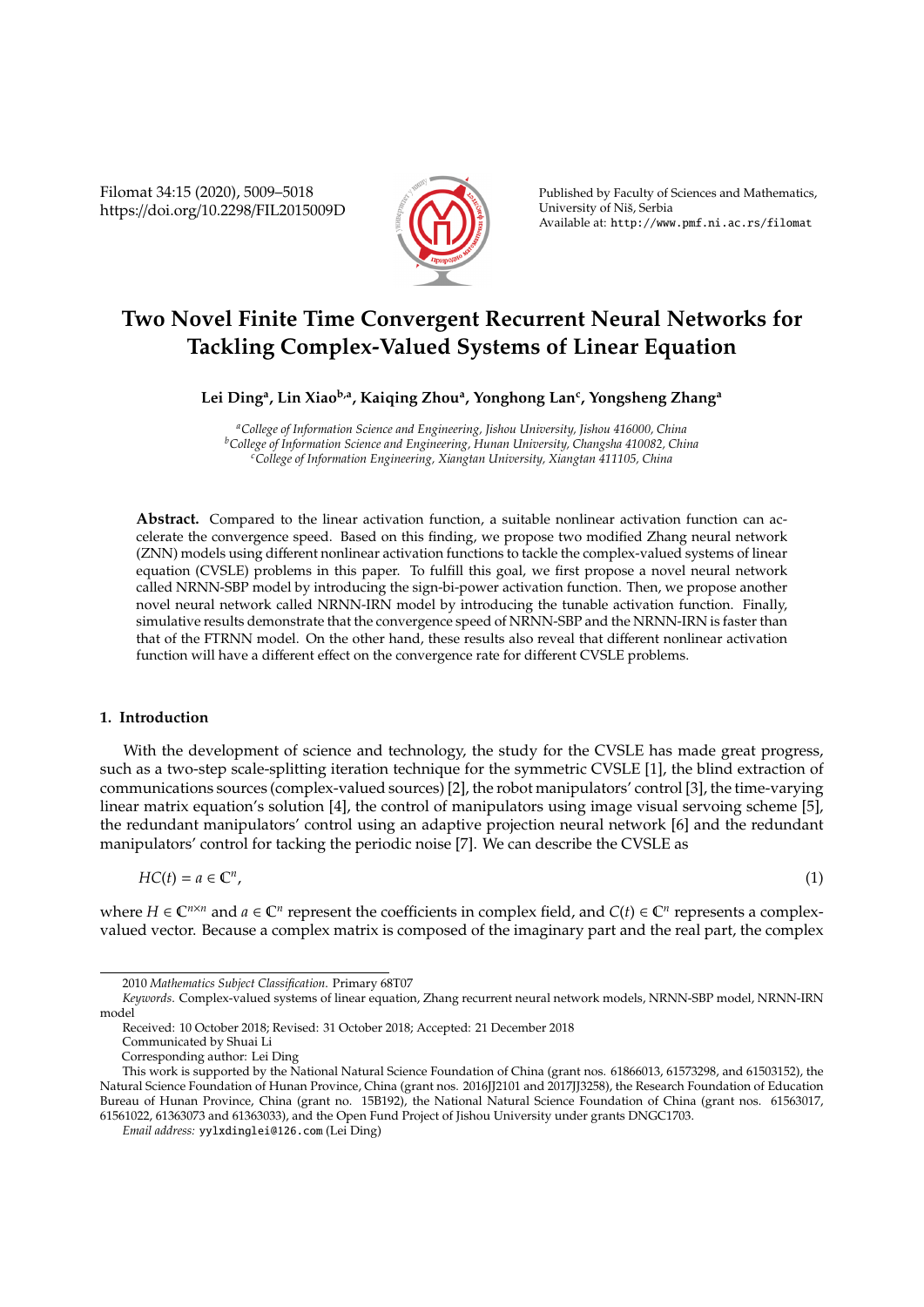matrix H, C, and a can be represented as  $H = H_{re} + jH_{im}$ ,  $C = C_{re} + jC_{im}$ , and  $a(t) = a_{re}(t) + ja_{im}(t)$ , respectively. In the above equation, the symbol  $j = \sqrt{-1}$  represents an imaginary unit. So, we can rewrite the equation (1) as

$$
[H_{re} + jH_{im}][C_{re}(t) + jC_{im}] = a_{re} + ja_{im} \in \mathbb{C}^{n},
$$
\n(2)

where  $H_{re}$ ,  $H_{im} \in \mathbb{R}^{n \times n}$ ,  $C_{re}$ ,  $C_{im} \in \mathbb{R}^n$ , and  $a_{re}$ ,  $a_{im} \in \mathbb{R}^n$ . Based on the complex equation's principle, we can rewrite the equation (2) as the following equation [8],

$$
\begin{cases}\nH_{re}C_{re}(t) - H_{im}C_{im}(t) = a_{re} \in \mathbb{R}^n, \\
H_{im}C_{re}(t) + H_{re}C_{im}(t) = a_{im} \in \mathbb{R}^n,\n\end{cases}
$$
\n(3)

Now we can represent the equation (3) as the following compact matrix form

$$
\begin{bmatrix} H_{re} & -H_{im} \\ H_{im} & H_{re} \end{bmatrix} \begin{bmatrix} C_{re}(t) \\ C_{im}(t) \end{bmatrix} = \begin{bmatrix} a_{re} \\ a_{im} \end{bmatrix} \in \mathbb{R}^{2n}.\tag{4}
$$

Now the equation (4) can be written as

$$
Ux(t) = V \in \mathbb{R}^{2n}.\tag{5}
$$

where *U* =  $\begin{bmatrix} H_{re} & -H_{im} \\ H_{im} & H_{re} \end{bmatrix}$ ,  $x(t) =$  $\int C_{re}(t)$ *Cim*(*t*) 1 , and *V* =  $\begin{bmatrix} a_{re} \\ a_{im} \end{bmatrix}$ . Therefore, we can solve the CVSLE in the real domain. Now the methods to tackle the real-valued system of linear equation can be employed to tackle the CVSLE [9–14]. Compared with the Frobenius norm, the lagging error is more suitable to act as the

performance criterion of the error matrix. So, the ZNNs using the the lagging error can obtain a desired solution at exponential convergence rate instead of infinitely long time [15–17]. Considering we cannot obtain the original ZNN models' desired solution in finite time, Xiao et al. proposed a novel design formula to improve the ZNN models, which can obtain the desired solution within finite time [18]. Using the above design formula proposed by Xiao, Ding et al. proposed a FTRNN model to solve the CVSLE [19].

Compared with a linear activation function, a suitable nonlinear activation function can accelerate the convergence rate to some extent. In [20–25] the sign-bi-power activation function is employed to improve the ZNN models, and it can be represented as

$$
\Psi(g) = \text{sgn}^b(g) + \text{sgn}^{1/b}(g),\tag{6}
$$

where  $0 < b < 1$  and

$$
sgn^{b}(g) = \begin{cases} |g|^{b}, & \text{if } g > 0\\ 0, & \text{if } g = 0\\ -|g|^{b}, & \text{if } g < 0. \end{cases}
$$

Furthermore Miao et al. proposed a tunable activation function [26], and

$$
\Psi(g) = \text{sign}(g)(r_1|g|^b + r_2|g| + r_3|g|^{\frac{1}{b}}),\tag{7}
$$

where  $0 < p < 1$ ,  $r_1 > 0$ ,  $r_2 > 0$ ,  $r_3 > 0$  and

sign(g) =   
\n
$$
\begin{cases}\n1, & \text{if } g > 0 \\
0, & \text{if } g = 0 \\
-1, & \text{if } g < 0.\n\end{cases}
$$

Compared with the ZNN models using the linear activation function, the ZNN models using the suitable nonlinear activation function will have better convergent effect. As we know, different nonlinear activation function will have different convergence performance, so two different kinds of neural network models for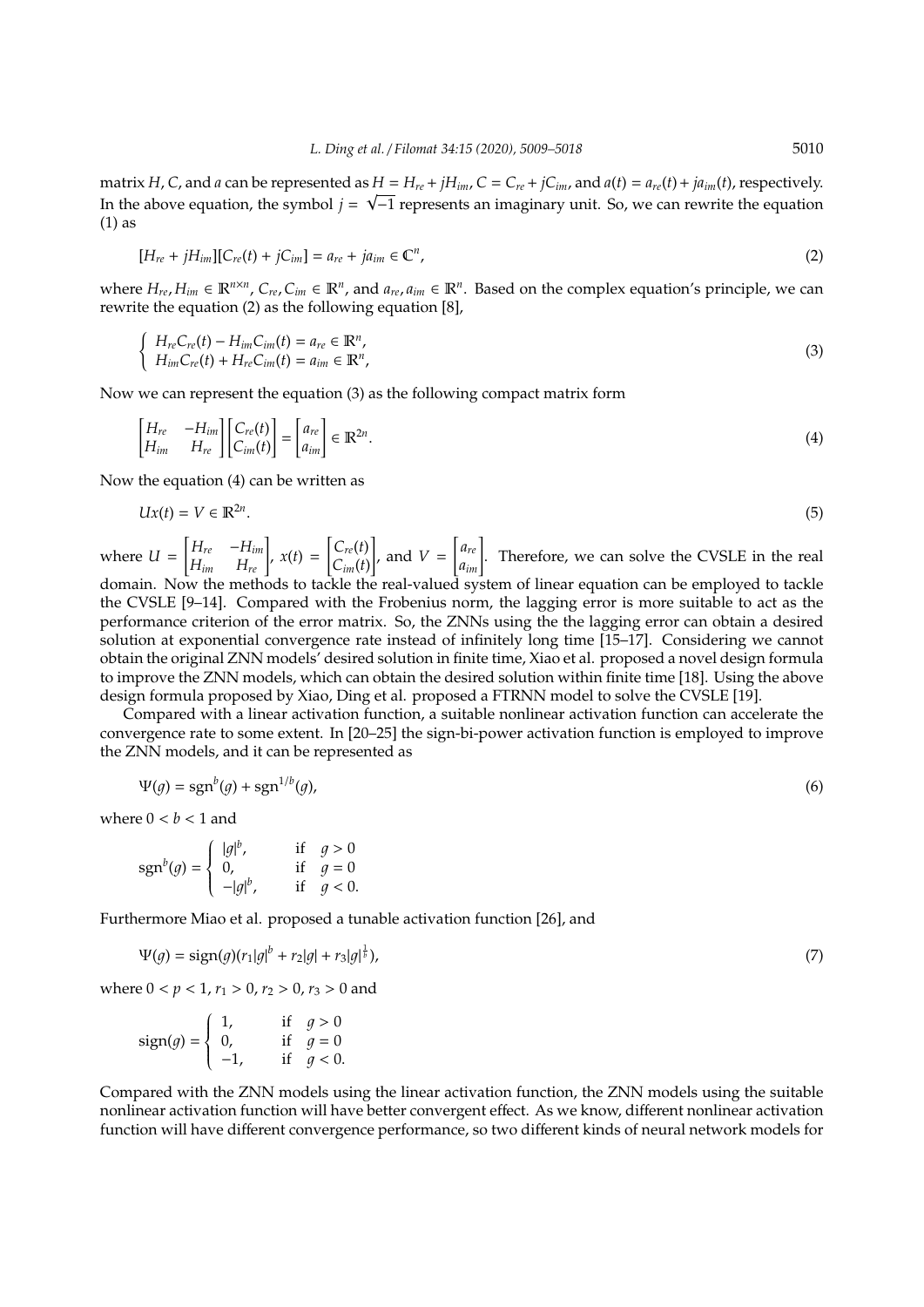

Figure 1: Output trajectories of neural states *C*(*t*) synthesized by FTRNN model (12) of example 1



Figure 2: Output trajectories of neural states *C*(*t*) synthesized by IRNN-SBP model (13) of example 1

tackling the CVSLE can be derived by using a sign-bi-power activation function and a tunable activation function [27–31].

The remaining parts are divided into three sections. Section 2, two different kinds of finite time convergent neural network models for tackling CVSLE are presented. Section 3, the corresponding simulation results are given to verify the performance of the two improved neural network models. Finally, the corresponding conclusions are given in section 4.

Now we can summarize the main contributions of this paper as follows:

- 1) Two modified ZNN models using different nonlinear activation functions to tackle the CVSLE problems are proposed in this paper.
- 2) As compared to the ZNN using linear activation function, our proposed models using different nonlinear activation functions have better convergence performance. Furthermore, the corresponding theoretical proof is given to guarantee the convergence property of our proposed models.
- 3) The results reveal that different nonlinear activation function will have a different effect on the convergence rate for different CVSLE problems.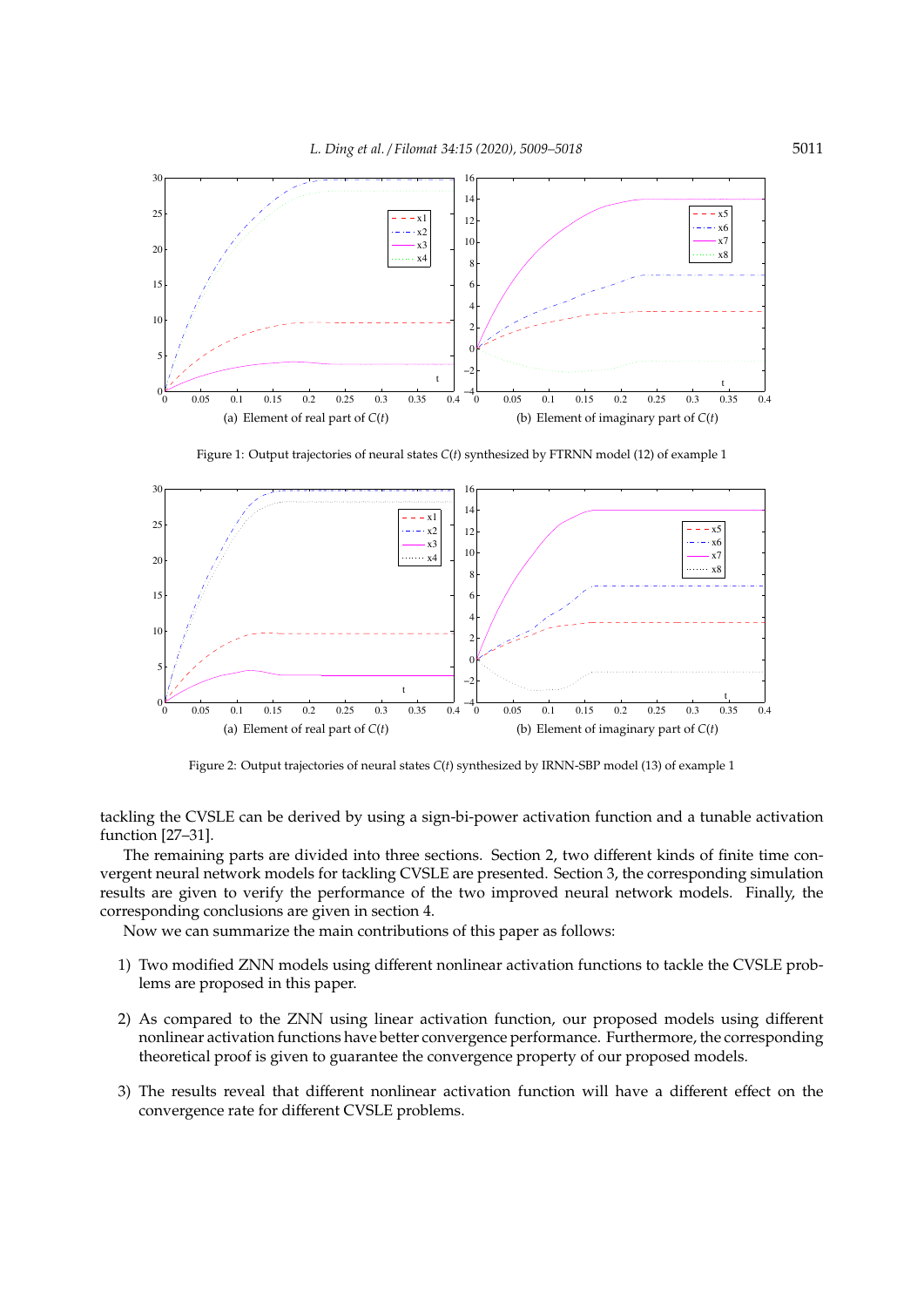

Figure 3: Output trajectories of neural states *X*(*t*) synthesized by IRNN-IRN model (14) of example 1



Figure 4: The evolution of the corresponding residual errors of example 1.

## **2. Two Di**ff**erent Finite Time Zhang Neural Network**

Now according to the equation (5), we can write the error function *F*(*t*) of ZNN as the following formula

$$
F(t) = Ux(t) - V \in \mathbb{R}^{2n}.
$$
\n
$$
(8)
$$

So from the ZNN's design formula  $\dot{F}(t) = -q\Psi(F(t))$ , we can derive the following formula

$$
U\dot{x}(t) = -q\Psi(Ux(t) - V),\tag{9}
$$

where *q* > 0 is a coefficient for adjusting the convergence rate, and Ψ(·) represents an activation function array. This is an original ZNN model for online tackling the CVSLE .

If we use the new design formula proposed by Xiao [18], we will have

$$
\frac{dF(t)}{dt} = -q\Psi(s_1F(t) + s_2F^{w/z}(t)),
$$
\n(10)

where  $s_1$  and  $s_2$  meet  $s_1 > 0$ ,  $s_2 > 0$ , and *z* and *w* are the odd integer and meet  $z > w > 0$ . Then we have

$$
U\dot{x}(t) = -q\Psi(s_1(Ux(t) - V) + s_2(Ux(t) - V)^{w/z}).
$$
\n(11)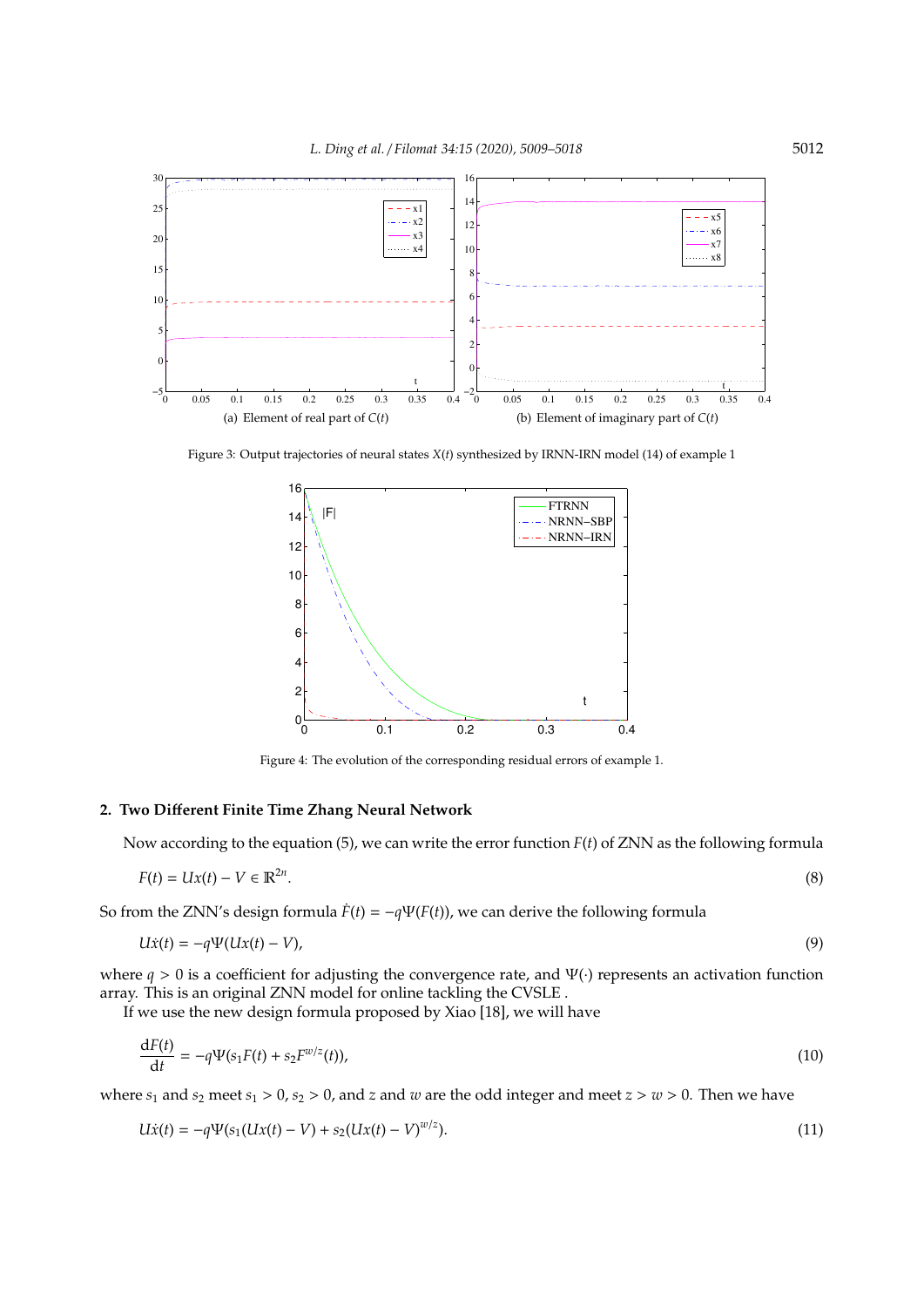

Figure 5: Output trajectories of neural states *C*(*t*) synthesized by FTRNN model (12) of example 2



Figure 6: Output trajectories of neural states *C*(*t*) synthesized by IRNN-SBP model (13) of example 2.

If we choose a linear activation function, we can have the following formula

$$
U\dot{x}(t) = -q(s_1(Ux(t) - V) + s_2(Ux(t) - V)^{w/z}),
$$
\n(12)

which is called the FTRNN model for online dealing with the CVSLE [19].

## *2.1. NRNN-SBP Model*

If we introduce a sign-bi-power activation function (6), we can rewrite the equation (12) as

$$
U\dot{x}(t) = -q(\text{sgn}^{b}(s_{1}(Ux(t) - V) + s_{2}(Ux(t) - V)^{w/z}) + \text{sgn}^{1/b}(s_{1}(Ux(t) - V) + s_{2}(Ux(t) - V)^{w/z})),
$$
\n(13)

here  $q > 0$ ,  $1 > b > 0$ ,  $s_1 > 0$ ,  $s_2 > 0$ , and

$$
\operatorname{sgn}^{b}(g) = \begin{cases} |g|^{b}, & \text{if } g > 0\\ 0, & \text{if } g = 0\\ -|g|^{b}, & \text{if } g < 0. \end{cases}
$$

This model is called the NRNN-SBP model for online tackling the CVSLE.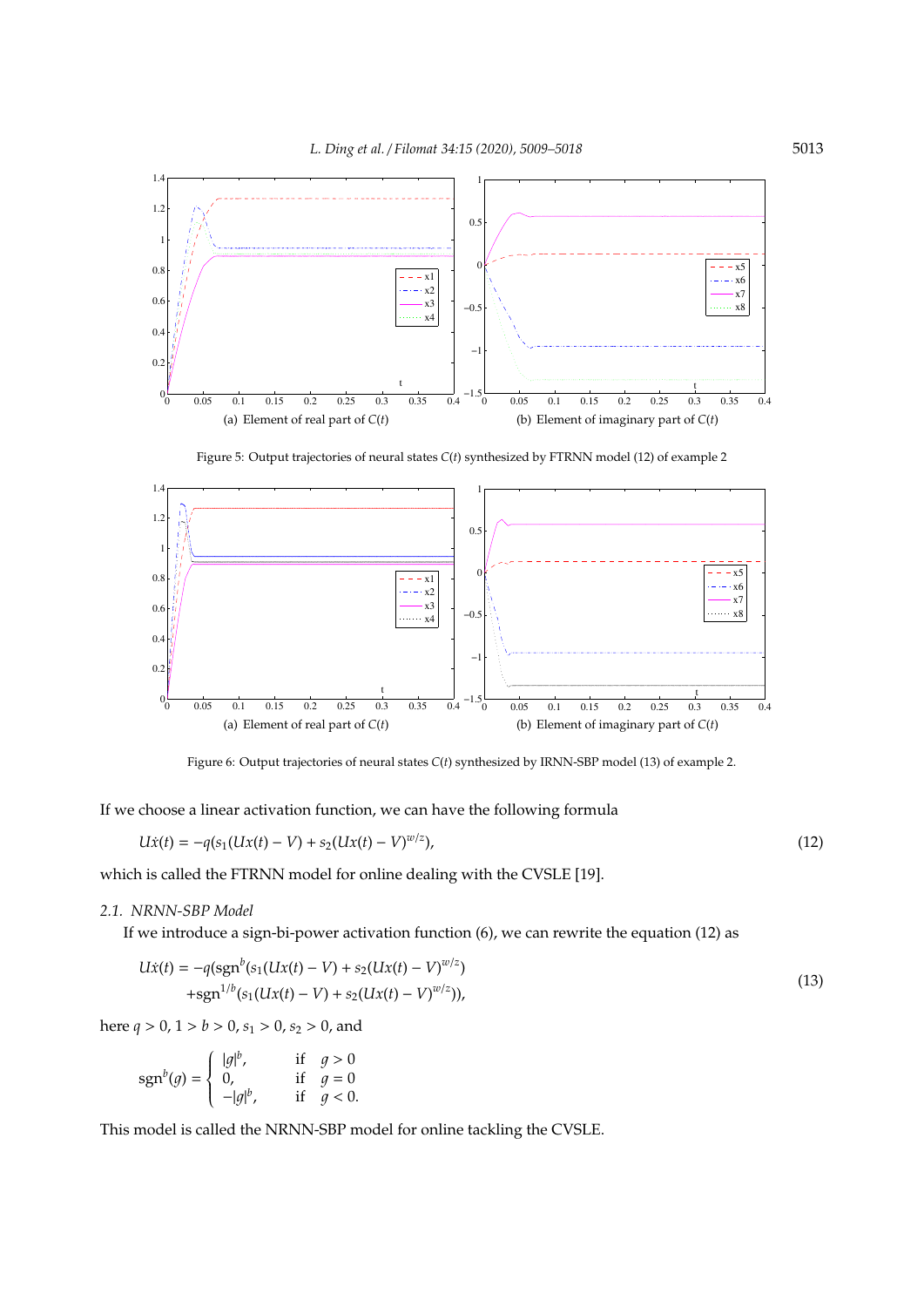

Figure 7: Output trajectories of neural states *C*(*t*) synthesized by IRNN-IRN model (14) of example 2



Figure 8: The evolution of the corresponding residual errors of example 2.

#### *2.2. NRNN-IRN Model*

If we introduce a tunable activation function (7), we will have the following formula

$$
U\dot{x}(t) = -q\text{sign}(s_1(Ux(t) - V) + s_2(Ux(t) - V)^{w/z})(r_1|s_1(Ux(t) - V) + s_2(Ux(t) - V)^{w/z}|^b + r_2|s_1(Ux(t) - V) + s_2(Ux(t) - V)^{w/z}| + r_3|s_1(Ux(t) - V) + s_2(Ux(t) - V)^{w/z}|^{\frac{1}{b}}),
$$
\n(14)

where  $q > 0$ ,  $1 > b > 0$ ,  $r_1 > 0$ ,  $r_2 > 0$ ,  $r_3 > 0$ ,  $s_1 > 0$ ,  $s_2 > 0$ , z and w are the odd integer and satisfy  $z > w > 0$ , and

sign(g) =   
\n
$$
\begin{cases}\n1, & \text{if } g > 0 \\
0, & \text{if } g = 0 \\
-1, & \text{if } g < 0.\n\end{cases}
$$

Then the equation (14) is called the NRNN-IRN model for online tackling the CVSLE.

## *2.3. Theorem Analysis*

*Theorem:* The state matrix  $x(t)$  of the model (13) (or the model (14)) will converge to its theoretical solution, whatever its initial random value *x*(0) is.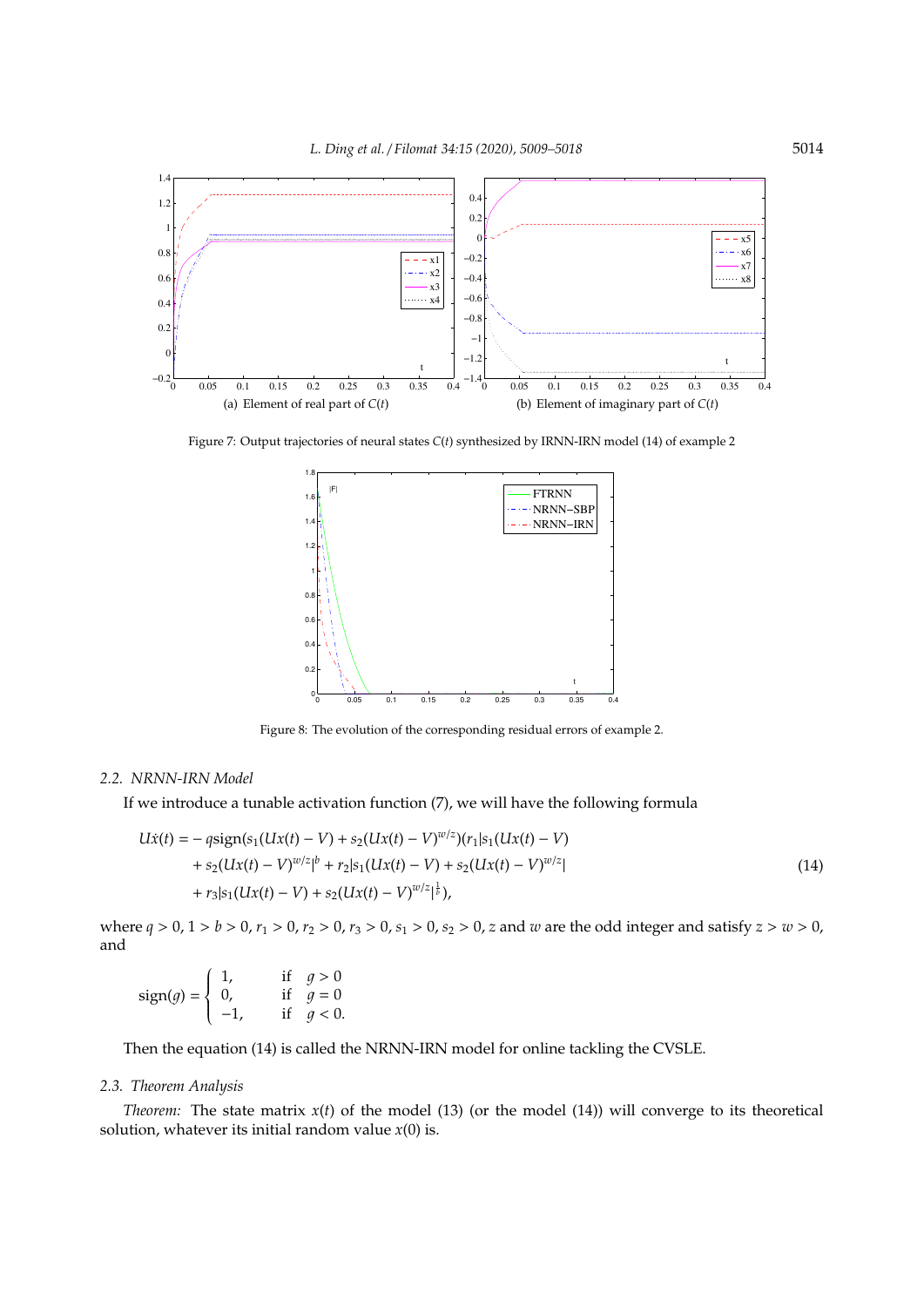

Figure 9: The evolution of the corresponding residual errors of example 3.

*Proof:* According the definition  $F(t) = Ux(t) - V$ , the model (13) can be written as

$$
\dot{F}(t) = -q\Psi_1(s_1F(t) + s_2F(t)^{w/z}),\tag{15}
$$

where  $\Psi_1(\cdot) = \text{sgn}^b(\cdot)$ . Now suppose  $R(F(t)) = s_1 F(t) + s_2 F(t)^{w/z}$ , we have

$$
\dot{F}(t) = -q\Psi_1(R(F(t))). \tag{16}
$$

As we know, the matrix *F*(*t*)'s each element shows the identical dynamic, then we have

$$
\dot{f}_{ij}(t) = -q\Psi_1(R(f_{ij}(t))),\tag{17}
$$

where *fij*(*t*) represents the matrix *F*(*t*)'s *ij*th element. Now we define the following Lyapunov function  $V_f = f_{ij}^2(t)$ . Then we have

$$
\dot{V}_f = -2q f_{ij}(t) \Psi_1(R(f_{ij}(t))). \tag{18}
$$

As  $\Psi_1(\cdot)$  and  $R(\cdot)$  are all odd and monotonic increasing functions,  $\Psi_1(R(f_{ij}(t)))$  must be also monotonic increasing. So we can find that  $\dot{V}_f$  is negative definite and  $f_{ij}(t)$  will globally converge to 0. This means that each element of matrix *x*(*t*) will obtain its theoretical solution with time.

Similarly, we can use the above method to prove the convergence property of the model (14). This proof is successful.

#### **3. Computer Simulation**

Now the following three illustrative examples will be carried to compare the NRNN-SBP model (13) and the NRNN-IRN model (14) with the FTRNN model (12). To display the different convergent rate, the trail of each neural-state and the residual error norm ||*F*(*t*)||<sup>2</sup> are shown in the corresponding figures. For comparison, we choose a same group of parameters  $q = 10$ ,  $w = 1$ ,  $b = \frac{1}{8}$ ,  $z = 5$ ,  $w = 1$ ,  $r_1 = r_2 = r_3 = 1$ ,  $s_1 = s_2 = 1$  in the example 1, the example 2 and the example 3.

Example 1:

$$
H_1C_1(t)=a_1\in\mathbb{C}^n,
$$

where

$$
H_1 = \left[\begin{smallmatrix} -0.5444+0.6754j & -0.8967-0.5434j & 0.2352-0.7875j & 0.7854+0.9544j \\ 0.7724+0.8944j & -0.8244+0.8478j & -0.8525-0.5486j & 0.8651-0.3564j \\ 0.8544-0.3521j & -0.8215-0.6234j & -0.7445+0.3647j & 0.7443+0.9634j \\ 0.7455-0.3647j & -0.7542+0.3645j & 0.7411+0.3644j & 0.8564-0.7565j \end{smallmatrix}\right]
$$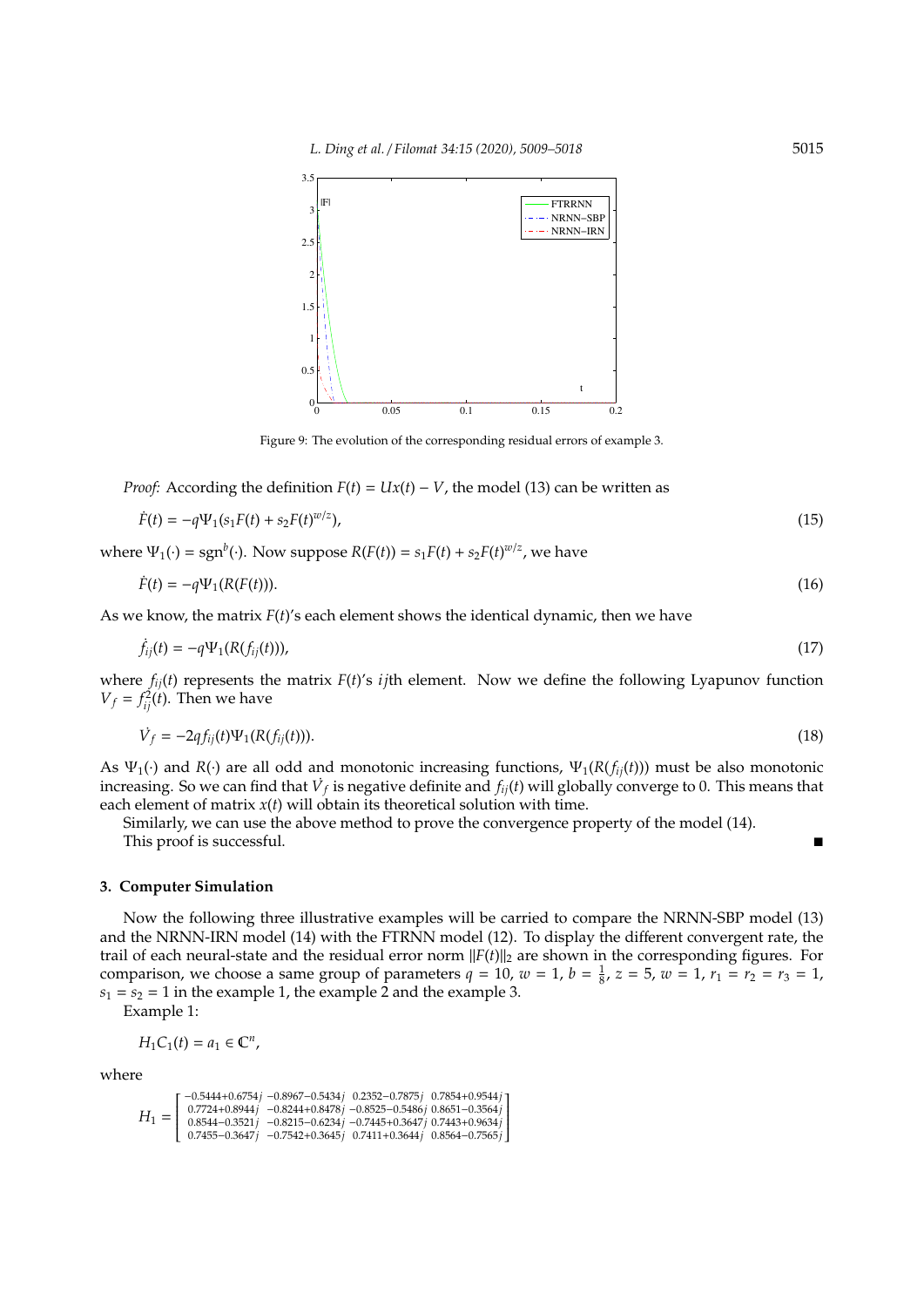and

$$
a_1 = \begin{bmatrix} 4.5634 + 8.5445j \\ 2.3432 + 5.8452j \\ 3.4533 - 7.3564j \\ 4.5323 - 5.7842j \end{bmatrix}.
$$

According to equation (5) we have

|  | $\left[\begin{array}{cccccc} -0.5444 & -0.8967 & 0.2352 & 0.7854 & -0.6754 & 0.5434 & 0.7875 & -0.9544 \\ 0.7724 & -0.8244 & -0.8525 & 0.8651 & -0.8944 & -0.8478 & 0.5486 & 0.3564 \end{array}\right]$<br>$0.8544 - 0.8215 - 0.7445$ $0.7443$ $0.3521$ $0.6234$ $-0.3647$ $-0.9634$<br>$U_1 = \begin{bmatrix} 0.7455 & -0.7542 & 0.7411 & 0.8564 & 0.3647 & -0.3645 & -0.3644 & 0.7565 \end{bmatrix}$<br>$\vert$ 0.6754 -0.5434 -0.7875 0.9544 -0.5444 -0.8967 0.2352 0.7854<br>$\left[\begin{array}{cccccc} -0.3521 & -0.6234 & 0.3647 & 0.9634 & 0.8544 & -0.8215 & -0.7445 & 0.7443 \\ -0.3647 & 0.3645 & 0.3644 & -0.7565 & 0.7455 & -0.7542 & 0.7411 & 0.8564 \end{array}\right]$ |  |  |  | $0.8944$ $0.8478$ $-0.5486$ $-0.3564$ $0.7724$ $-0.8244$ $-0.8525$ $0.8651$ |  |  |  |  |
|--|-----------------------------------------------------------------------------------------------------------------------------------------------------------------------------------------------------------------------------------------------------------------------------------------------------------------------------------------------------------------------------------------------------------------------------------------------------------------------------------------------------------------------------------------------------------------------------------------------------------------------------------------------------------------------------------------|--|--|--|-----------------------------------------------------------------------------|--|--|--|--|
|--|-----------------------------------------------------------------------------------------------------------------------------------------------------------------------------------------------------------------------------------------------------------------------------------------------------------------------------------------------------------------------------------------------------------------------------------------------------------------------------------------------------------------------------------------------------------------------------------------------------------------------------------------------------------------------------------------|--|--|--|-----------------------------------------------------------------------------|--|--|--|--|

and  $V_1 = [4.5634 \quad 2.3432 \quad 3.4533 \quad 4.5323 \quad 8.5445 \quad 5.8452 \quad -7.3564 \quad -5.7842]^{T}$ , where T represents the matrix  $V_1$ 's transpose.

Example 2:

$$
H_2C_2(t)=a_2\in\mathbb{C}^n.
$$

Suppose  $H_2 = H_1$ , and

$$
a_2 = \begin{bmatrix} 0.5121 + 0.3654j \\ 0.7451 + 0.3564j \\ 0.8542 - 0.3647j \\ 0.8422 - 0.3843j \end{bmatrix}.
$$

Similarly, according to equation (5) we have

and  $V_2 = [0.5121 \quad 0.7451 \quad 0.8542 \quad 0.8422 \quad 0.3654 \quad 0.3564 \quad -0.3647 \quad -0.3843]^{T}$ , where T represents the matrix  $V_2$ 's transpose.

Example 3:

*H*<sub>3</sub>*C*<sub>3</sub>(*t*) =  $a_3 \in \mathbb{C}^n$ .

Suppose  $H_3 = H_2$ , and

| $[1.5321 + 0.2444j]$                                                 |
|----------------------------------------------------------------------|
|                                                                      |
| $\begin{bmatrix} 1.2845 + 0.9589j \\ 1.2845 - 0.9589j \end{bmatrix}$ |
| 1.5436                                                               |

Then ccording to equation (5) we have

| $\left[ \begin{array}{cccccccc} -0.5444 & -0.8967 & 0.2352 & 0.7854 & -0.6754 & 0.5434 & 0.7875 & -0.9544 \\ 0.7724 & -0.8244 & -0.8525 & 0.8651 & -0.8944 & -0.8478 & 0.5486 & 0.3564 \end{array}\right]$<br>$0.8544 - 0.8215 - 0.7445$ 0.7443 0.3521 0.6234 -0.3647 -0.9634<br>$\vert$ 0.7455 -0.7542 0.7411 0.8564 0.3647 -0.3645 -0.3644 0.7565 $\vert$<br>$0.6754 -0.5434 -0.7875$ $0.9544 -0.5444 -0.8967$ $0.2352$ $0.7854$<br>$0.8944$ $0.8478$ $-0.5486$ $-0.3564$ $0.7724$ $-0.8244$ $-0.8525$ $0.8651$ |  |
|-------------------------------------------------------------------------------------------------------------------------------------------------------------------------------------------------------------------------------------------------------------------------------------------------------------------------------------------------------------------------------------------------------------------------------------------------------------------------------------------------------------------|--|
| $\left[ \begin{array}{ccc} -0.3521 & -0.6234 & 0.3647 & 0.9634 & 0.8544 & -0.8215 & -0.7445 & 0.7443 \ -0.3647 & 0.3645 & 0.3644 & -0.7565 & 0.7455 & -0.7542 & 0.7411 & 0.8564 \end{array} \right]$                                                                                                                                                                                                                                                                                                              |  |

and  $V_3 = [1.5321 \quad 1.2845 \quad 1.2845 \quad 1.5436 \quad 0.2444 \quad 0.9589 \quad -0.9589 \quad 0]^T$ , where T represents the matrix *V*3's transpose.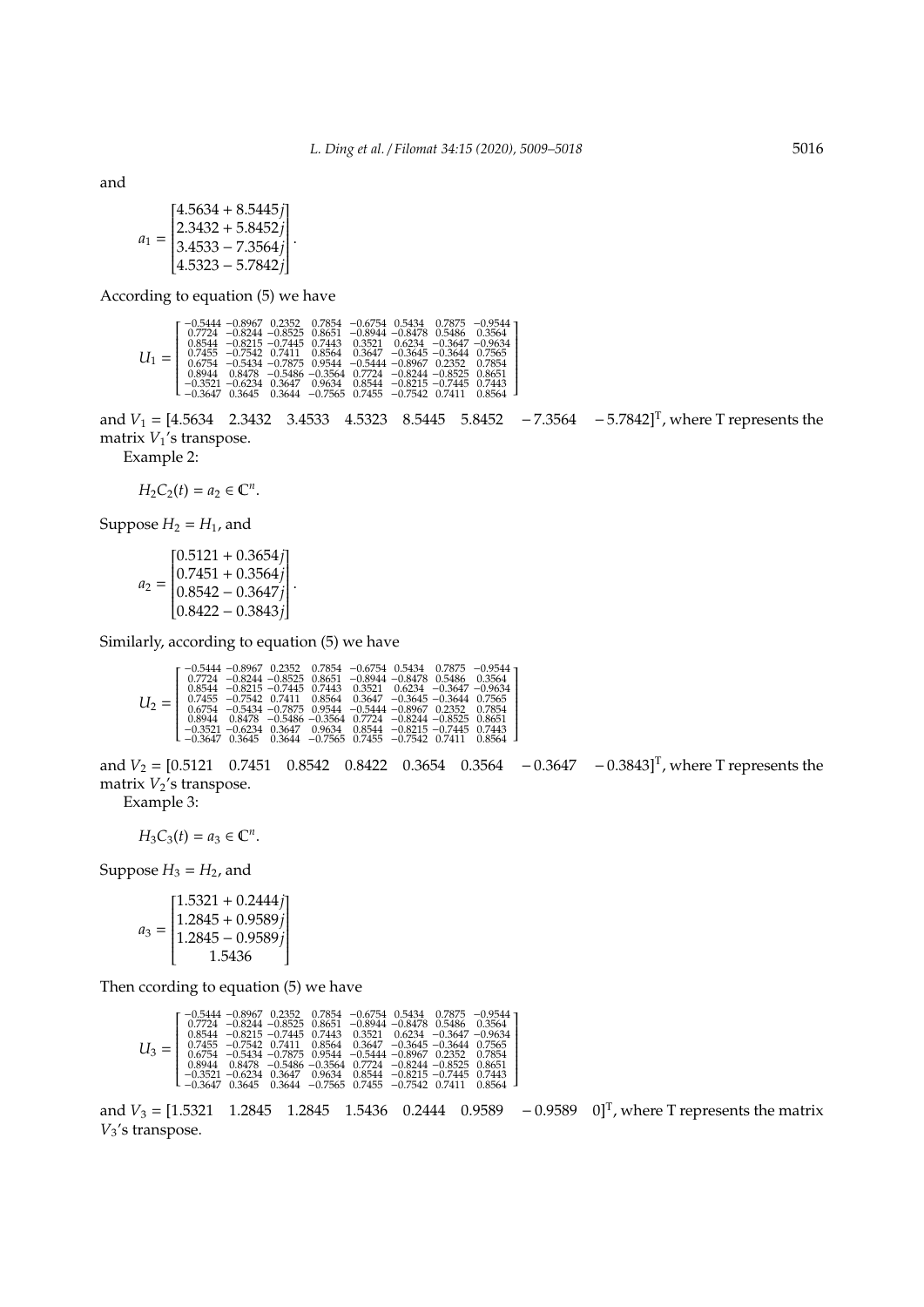From the Figs.1-9, we can find the NRNN-SBP model (13) and the NRNN-IRN model (14) have higher convergence rate than the FTRNN model (12). Furthermore from the example 1 and the example 3, we can find that the NRNN-IRN model has the fastest convergence rate. However, from the example 2, we can find that the NRNN-SBP model has the fastest convergence rate. This phenomenon reveals that different nonlinear activation function will have a different effect on the convergence rate for different CVSLE problems.

#### **4. Conclusions**

It is the first time to build two different finite-time convergent ZNN models to tackle the CVSLE in this paper. The results show that the convergence speed of NRNN-SBP and the NRNN-IRN is faster than that of the FTRNN model, and also reveal that different nonlinear activation function will have a different effect to accelerate the convergence rate for different CVSLE problems. So how to choose a suitable nonlinear activation function for a different CVSLE problem will be our next research.

#### **References**

- [1] D. K. Salkuyeh, T. S. Siahkolaei, Two-parameter TSCSP method for solving complex symmetric system of linear equations, Neurocomputing 55 (2018) 8–28.
- [2] K. Subramanian, R. Savitha, S. Suresh, A complex-valued neuro-fuzzy inference system and its learning mechanism, Neurocomputing 123 (2014) 110–120.
- [3] R. Venkatesh Babu, S. Suresh, R. Savitha, Human action recognition using a fast learning fully complex-valued calssifier, Neurocomputing 89 (2012) 202–212.
- [4] I. Duran-Diaz, S. Cruces, M. A. Sarmiento-Vega, P. Aguilera-Bonet, Cyclic maximization of non-gaussianity for blind signal extraction of complex-valued sources, Neurocomputing 74 (2011) 2867–2873.
- [5] Y. Zhang, S. Li, A Neural Controller for Image-Based Visual Servoing of Manipulators With Physical Constraints, IEEE Transactions on Neural Networks and Learning Systems, 29 (2018) 5419–5429.
- [6] Y. Zhang, S. Chen, S. Li, Z. Zhang, Adaptive Projection Neural Network for Kinematic Control of Redundant Manipulators With Unknown Physical Parameters, IEEE Transactions on Industrial Electronics, 65 (2018) 4909–4920.
- [7] Y. Zhang, S. Li, S. Kadry, B. Liao, Recurrent Neural Network for Kinematic Control of Redundant Manipulators With Periodic Input Disturbance and Physical Constraints, IEEE Transactions on Cybernetics, (2018) 1–12.
- [8] W. liao, J. Wang, J. Wang, A recurrent neural network for solvimng complex-valued quadratic programming problems with equality constraints, In: Tan, Y., Shi Y., Tan K.C.(eds) ICSI 2010, vol. 6146, Part II. LNCS,. Heidelberg: Springer, (2010) 321–326.
- [9] D. Guo, C. Yi, Y. Zhang, Zhang neural network versus gradient-based neural network for time-varying linear matrix equation solving, Neurocomputing 74 (2011) 3708–3712.
- [10] L. Xiao, A nonlinearly-activated neurodynamic model and its finite-time solution to equality-constrained quadratic optimization with nonstationary coefficients, Appl. Soft Comput., 40 (2016) 252–259.
- [11] L. Xiao, R. Lu, Finite-time solution to nonlinear equation using recurrent neural dynamics with a specially-constructed activation function, Neurocomputing, 151, (2015) 246–251.
- [12] L. Xiao, Y. Zhang, Solving time-varying inverse kinematics problem of wheeled mobile manipulators using Zhang neural network with exponential convergence, Nonlinear Dyn. 76(2) (2014) 1543-1559.
- [13] S. Srivastava, P. S. Stanimirovi, V. N. Katsikis, and D. K. Gupta, A Family of Iterative Methods with Accelerated Convergence for Restricted Linear System of Equations, Mediterranean Journal of Mathematics, 14 (2017) 222.
- [14] L. Xiao, W. Meng, R. Lu, X. Yang, B. Liao, and L. Ding, 'A fully complex-valued neural network for rapid solution of complexvalued systems of linear equations, ISNN 2015, LNCS 9377, (2015) 444–451.
- [15] D. Guo, Z. Nie, L. Yan, Novel Discrete-Time Zhang Neural Network for Time-Varying Matrix Inversion, IEEE Transactions on Systems, Man, and Cybernetics: Systems, 47 (2017) 2301-2310.
- [16] L. Xiao, A finite-time convergent neural dynamics for online solution of time-varying linear complex matrix equation, Neurocomputing, 167, (2015) 254–259.
- [17] Q. Xiang, B. Liao, L. Xiao, L. Lin, S. Li, Discrete-time noise-tolerant Zhang neural network for dynamic matrix pseudoinversion, Soft Computing, (2018) 1–12.
- [18] L. Xiao, A New Design Formula Exploited for Accelerating Zhang Neural Network and Its Application to Time-Varying Matrix Inversion, Theoretical Computer Science, 647 (2016) 50–58.
- [19] L. Ding, L. Xiao, B. Liao, R. Lu, H. Peng, An Improved Recurrent Neural Network for Complex-Valued Systems of Linear Equation and Its Application to Robotic Motion Tracking, Frontiers in Neurobotics, 11 (2017) 1–8.
- [20] S. Li, S. Chen, B. Liu, Accelerating a recurrent neural network to finite-time convergence for solving time-varying sylvester equation by using a sign-bi-power activation function, Neural Process. Lett, 37 (2013) 189–205.
- [21] L. Xiao, S. Li, *et al.*, Zeroing neural dynamics for control design: comprehensive analysis on stability, robustness, and convergence speed, IEEE Trans. Ind. Inform., to be published, 2018.
- [22] L. Xiao, S. Li, *et al.*, Co-design of finite-time convergence and noise suppression: a unified neural model for time varying linear equations with robotic applications, IEEE Trans. Syst., Man, Cybern., Syst., to be published, 2018.